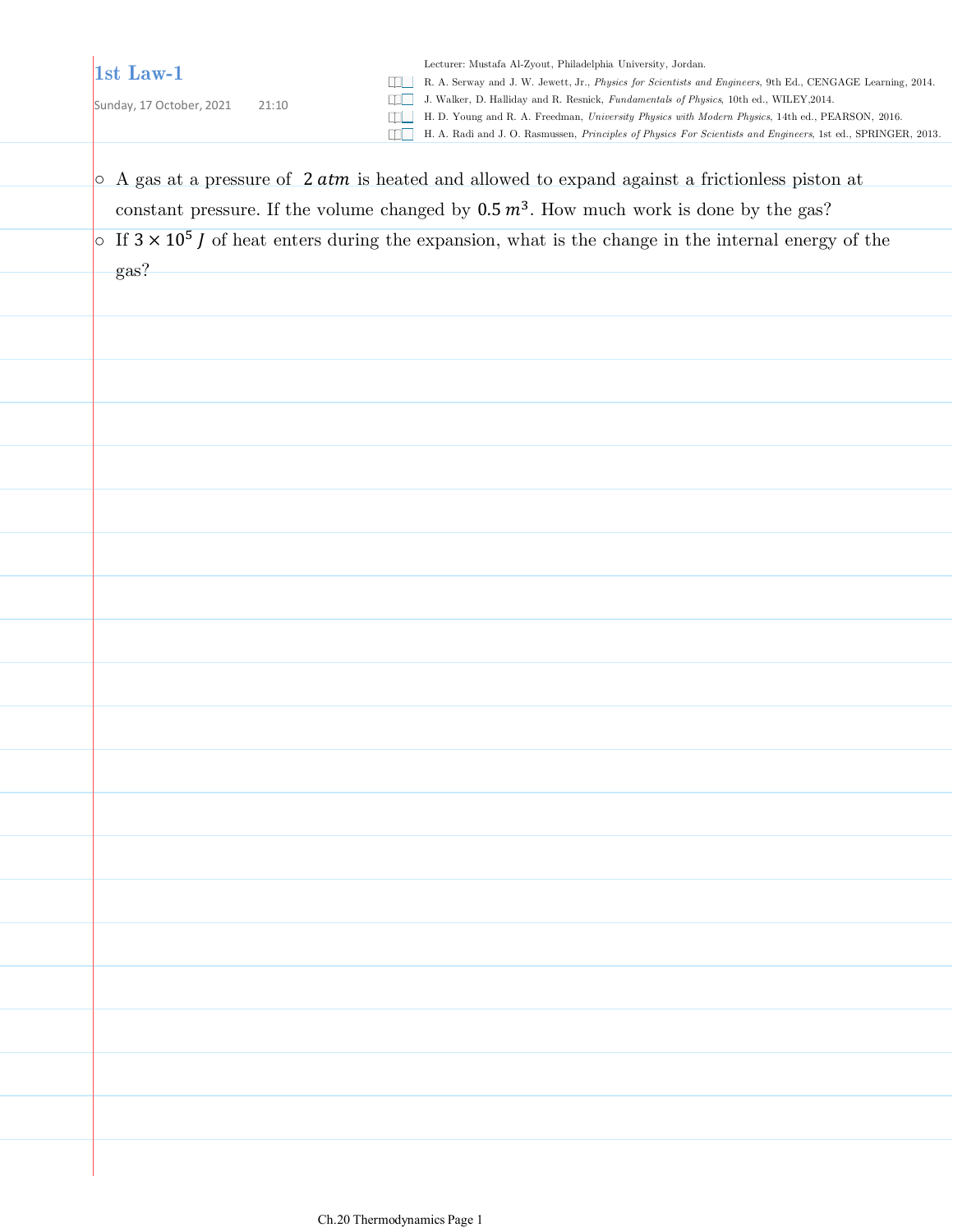## **1st Law-2**

Sunday, 17 October, 2021 21:10

Lecturer: Mustafa Al-Zyout, Philadelphia University, Jordan.

R. A. Serway and J. W. Jewett, Jr., *Physics for Scientists and Engineers*, 9th Ed., CENGAGE Learning, 2014.

J. Walker, D. Halliday and R. Resnick, *Fundamentals of Physics*, 10th ed., WILEY,2014.

H. D. Young and R. A. Freedman, *University Physics with Modern Physics*, 14th ed., PEARSON, 2016.

H. A. Radi and J. O. Rasmussen, *Principles of Physics For Scientists and Engineers*, 1st ed., SPRINGER, 2013.

A gas undergoes a series of pressure and volume changes as shown.

- How much work is done by the gas along the path abc?
- o How much work is done by the gas along the path cda?
- How much heat enters the gas during one full cycle?

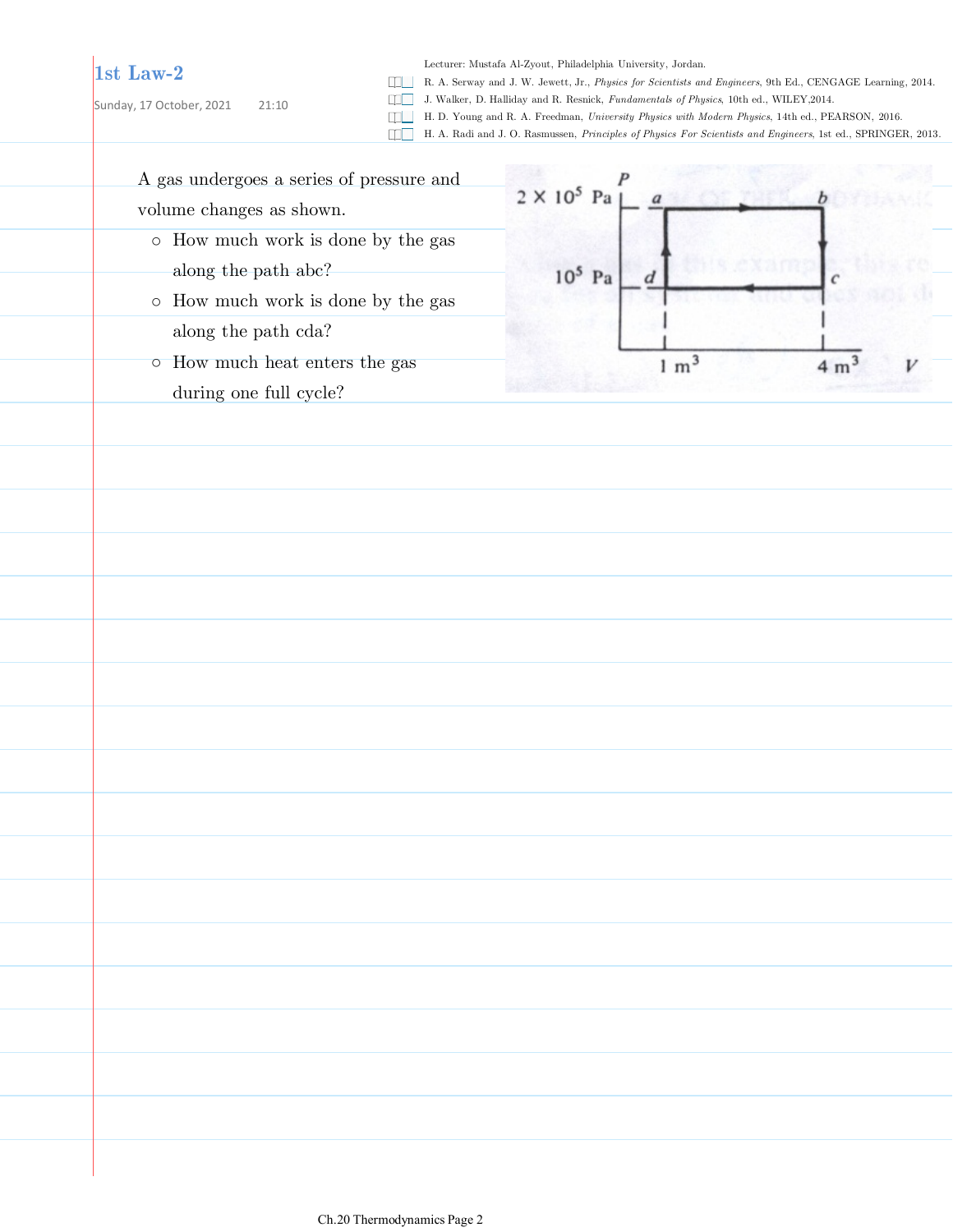## **2nd Law-1**

Sunday, 17 October, 2021 21:10

Lecturer: Mustafa Al-Zyout, Philadelphia University, Jordan.

R. A. Serway and J. W. Jewett, Jr., *Physics for Scientists and Engineers*, 9th Ed., CENGAGE Learning, 2014.

J. Walker, D. Halliday and R. Resnick, *Fundamentals of Physics*, 10th ed., WILEY,2014.

H. D. Young and R. A. Freedman, *University Physics with Modern Physics*, 14th ed., PEARSON, 2016.

H. A. Radi and J. O. Rasmussen, *Principles of Physics For Scientists and Engineers*, 1st ed., SPRINGER, 2013.

| Find the entropy changes of the system and of its surroundings for a reversible adiabatic process. |
|----------------------------------------------------------------------------------------------------|
|                                                                                                    |
|                                                                                                    |
|                                                                                                    |
|                                                                                                    |
|                                                                                                    |
|                                                                                                    |
|                                                                                                    |
|                                                                                                    |
|                                                                                                    |
|                                                                                                    |
|                                                                                                    |
|                                                                                                    |
|                                                                                                    |
|                                                                                                    |
|                                                                                                    |
|                                                                                                    |
|                                                                                                    |
|                                                                                                    |
|                                                                                                    |
|                                                                                                    |
|                                                                                                    |
|                                                                                                    |
|                                                                                                    |
|                                                                                                    |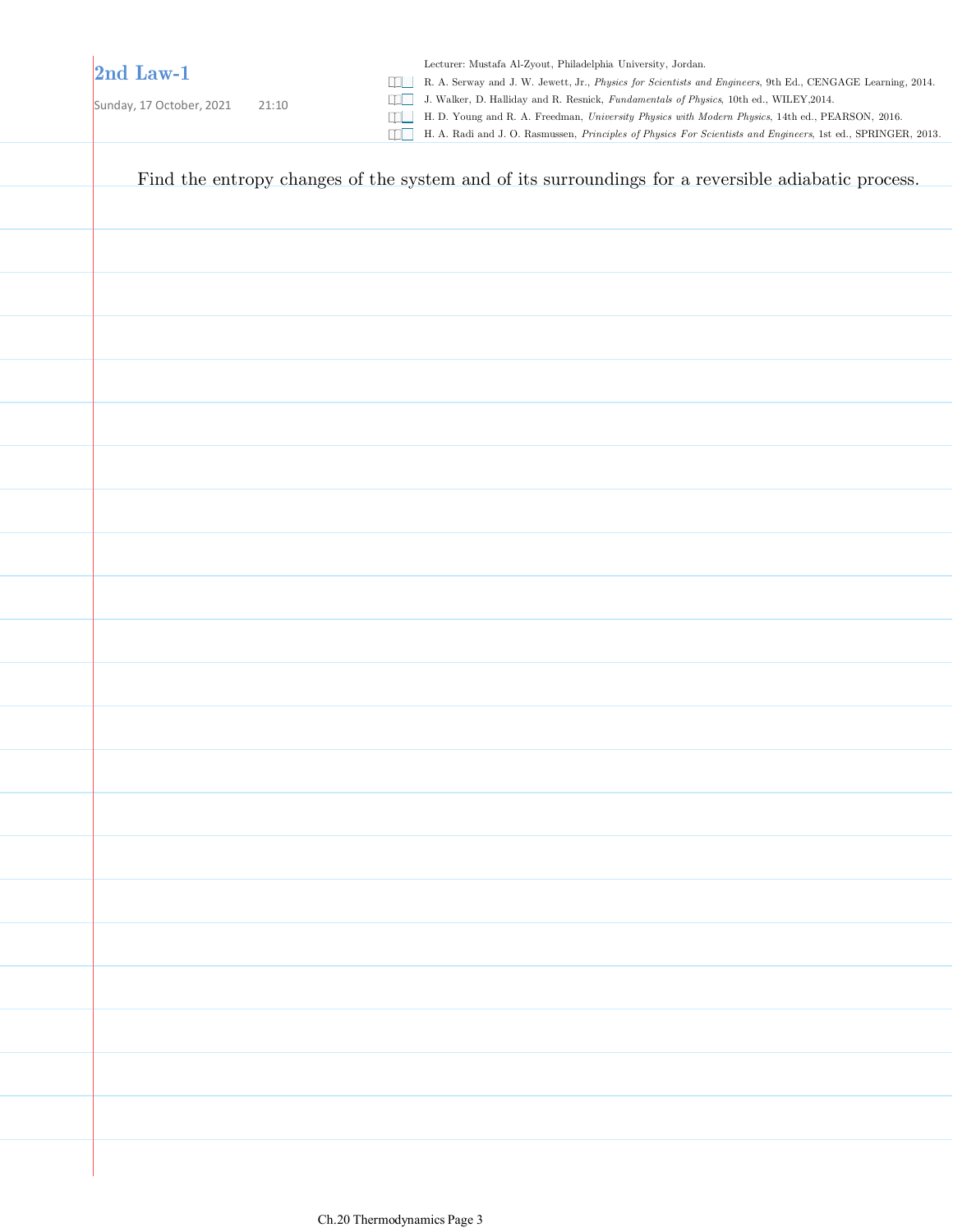**2nd Law-2**

Sunday, 17 October, 2021 21:10

Lecturer: Mustafa Al-Zyout, Philadelphia University, Jordan.

R. A. Serway and J. W. Jewett, Jr., *Physics for Scientists and Engineers*, 9th Ed., CENGAGE Learning, 2014.

J. Walker, D. Halliday and R. Resnick, *Fundamentals of Physics*, 10th ed., WILEY,2014.

H. D. Young and R. A. Freedman, *University Physics with Modern Physics*, 14th ed., PEARSON, 2016.

- H. A. Radi and J. O. Rasmussen, *Principles of Physics For Scientists and Engineers*, 1st ed., SPRINGER, 2013.
- o If  $3.33 \times 10^5$  J of heat is removed from a kilogram of liquid water at  $0^{\circ}$ C, it will turn to ice. Suppose heat is reversibly withdrawn from  $10^{-2}$  kg of liquid water at 0 °C, until it is entirely converted to an ice cube at the same temperature. What is the entropy change of the water? ○ What is the net entropy change of the water and surroundings?